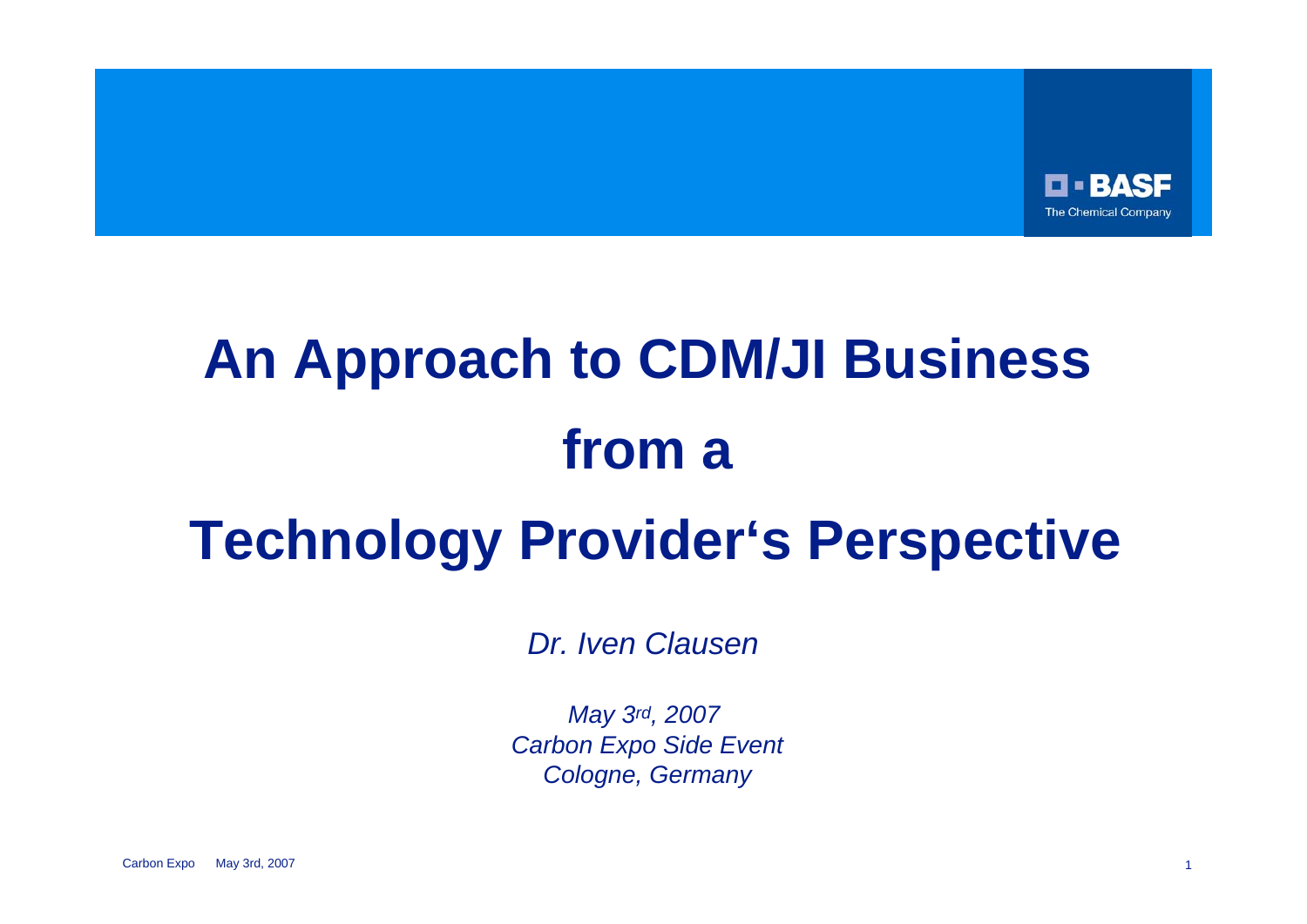#### **An Approach to CDM/JI Business from a Technology Provider's Perspective** - Content -

Current business activity:

**Secondary N<sub>2</sub>O abatement technology** 

for adipic acid & nitric acid plants

- Further proprietary technology suitable for CDM/JI business: **CCS**
- Other BASF products with potential for CDM/JI
- Experiences from CDM workshop, December 2006 in Beijing
- Cooperation with BMU/DEHSt

critics – suggestions for improvement

BAS-

**The Chemical Company** 

П :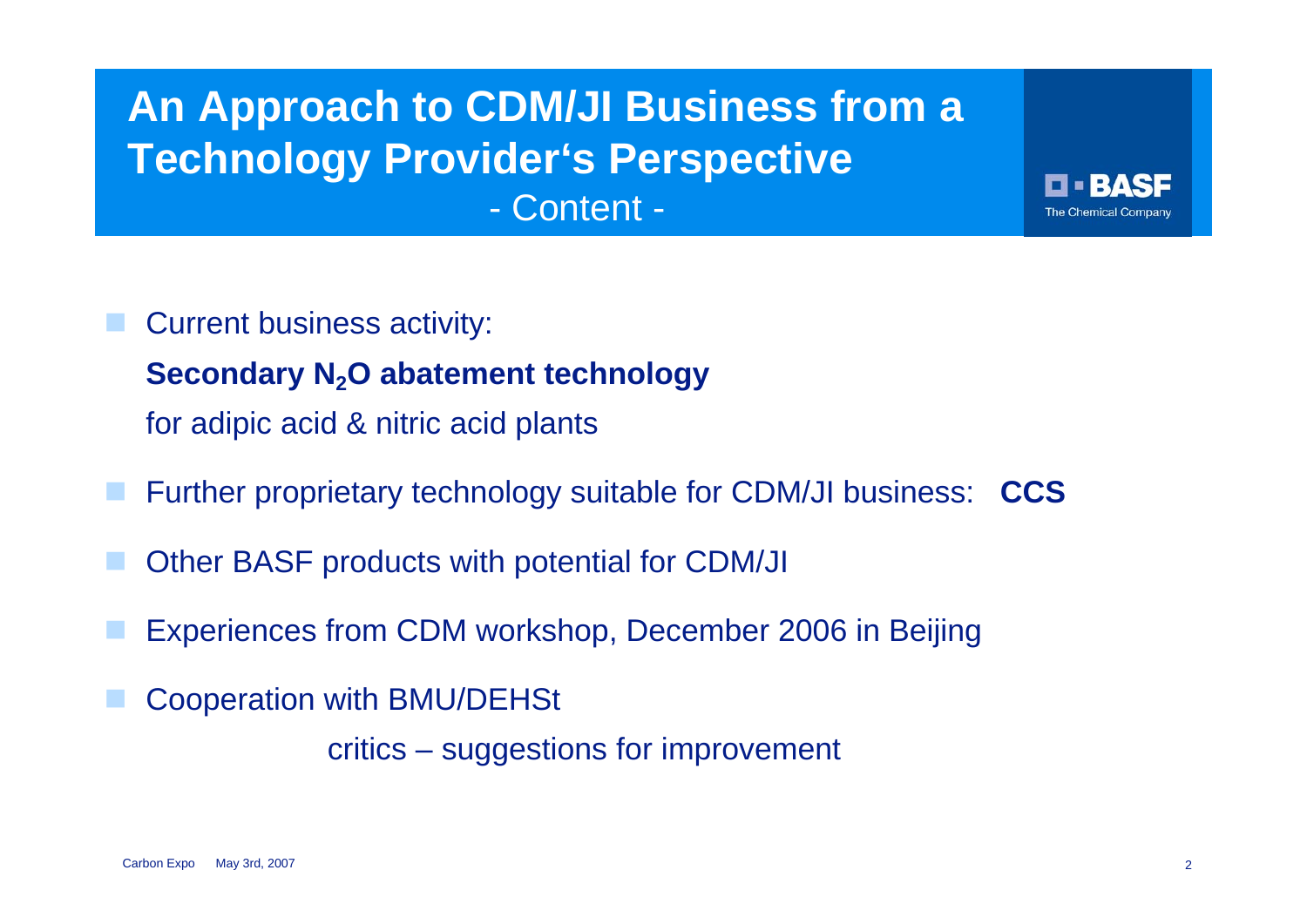## **Current business activity: Secondary N<sub>2</sub>O abatement technology for adipic acid and nitric acid plants**

#### **BASF**

- **E.** ... is a producer of adipic acid & nitric acid.
- $\blacksquare$  ... commercializes inhouse technology for  $\mathsf{N}_2\mathsf{O}$  abatement.
- **E.** ... sells technology against certificates.

#### **Technology** was

- ... developed in 1990s based on a self commitment of adipic acid industry.
- **E.** ... improved for nitric acid in following years.

**Market** was not established until ratification of Kyoto protocol.

**RASE** 

**The Chemical Company**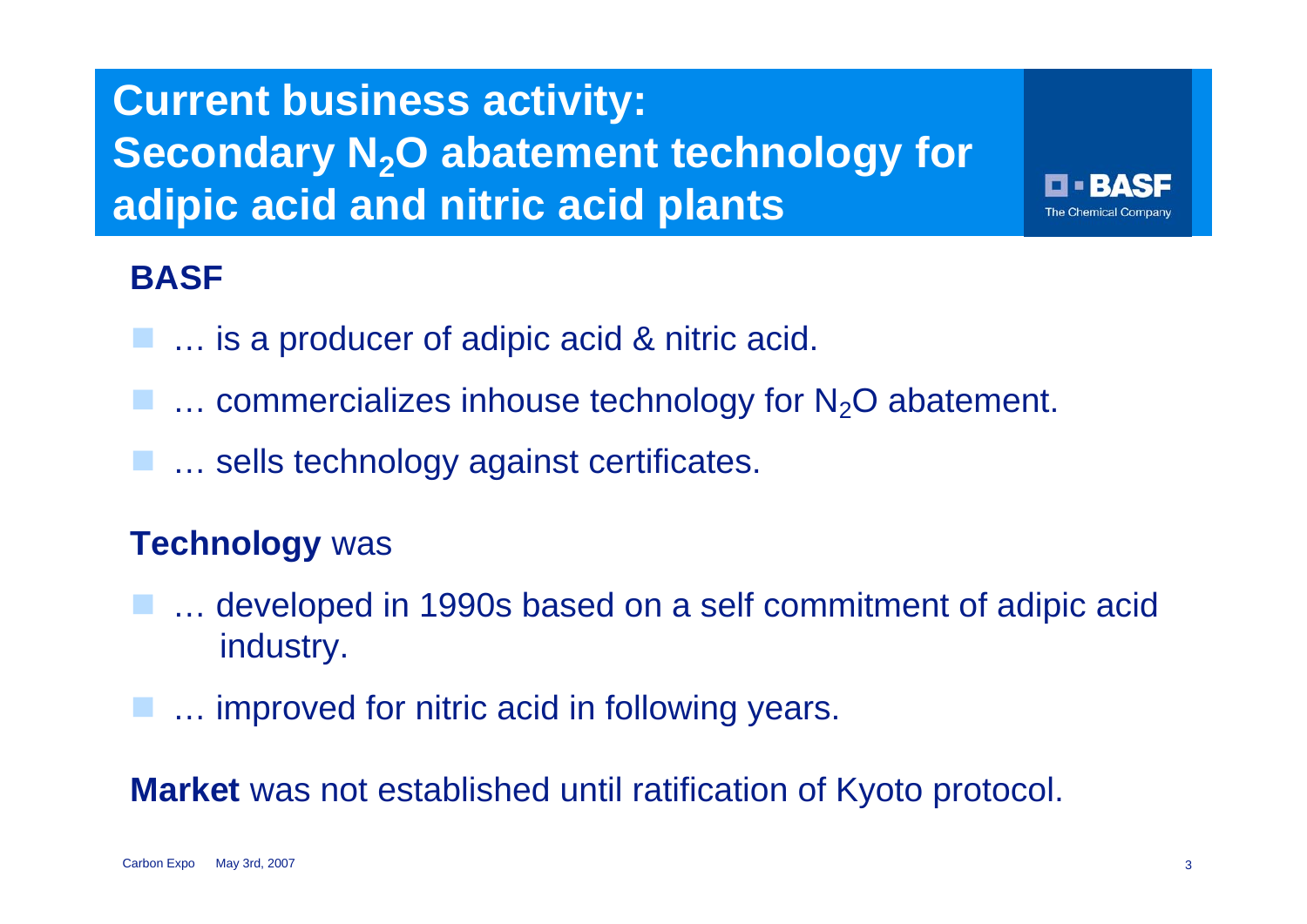## **Current business activity: Secondary N<sub>2</sub>O abatement technology for adipic acid and nitric acid plants**



**LI BASE The Chemical Company**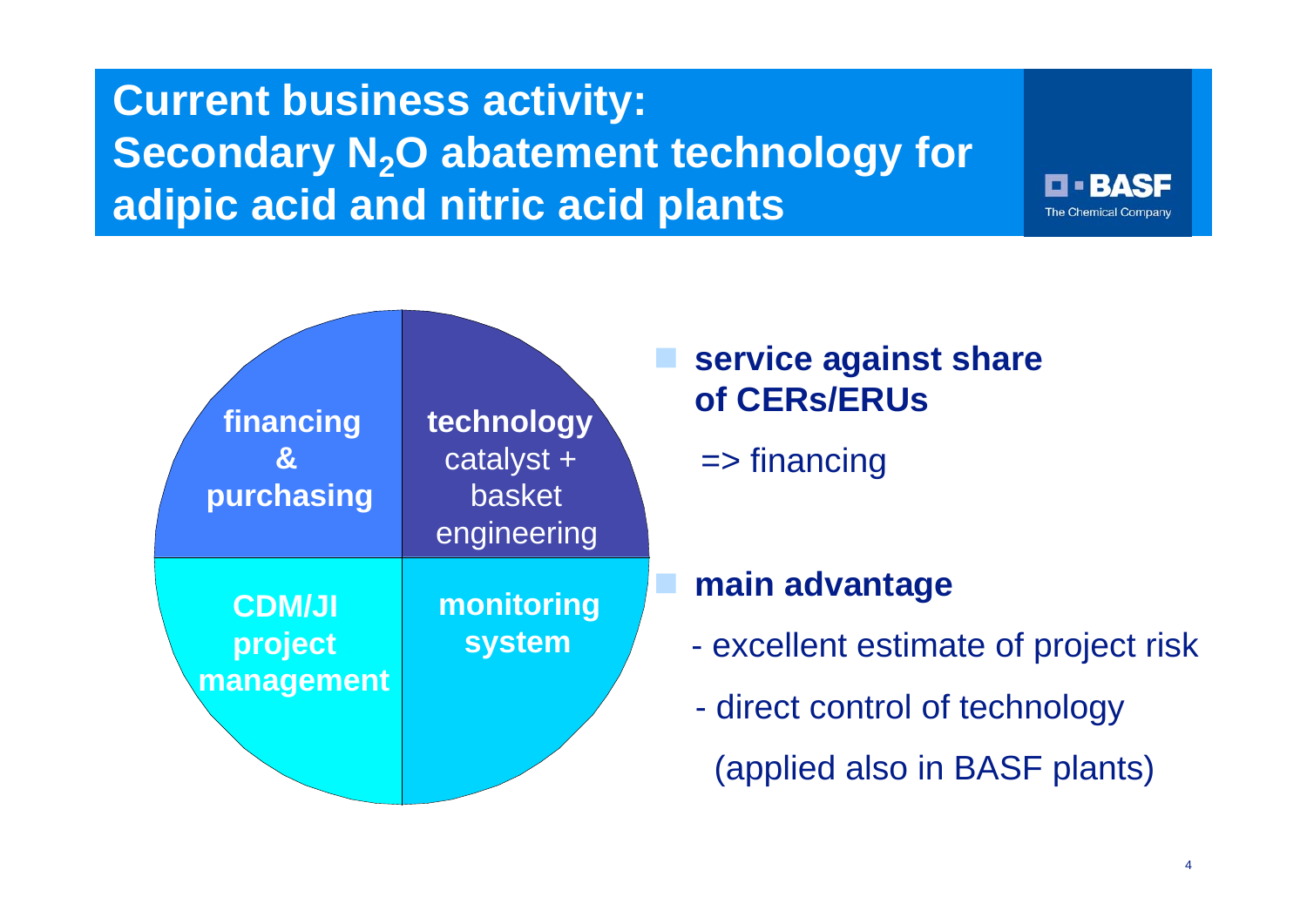## **Further proprietary technology suitable for CDM/JI: CCS**

#### **BASF**

- …is one of the leading technology suppliers for gas treatment applications.
- ...has over 220 reference plants for **CO<sub>2</sub> capture**. **aMDEA®** process => natural gas, LNG, synthesis gas, flue gas
- …has **storage** competencies within BASF's affiliate Wintershall.
- …pays close attention to NM168.
- …reports increasing market demand for approval of CCS within CDM/JI.

HERASE **The Chemical Company**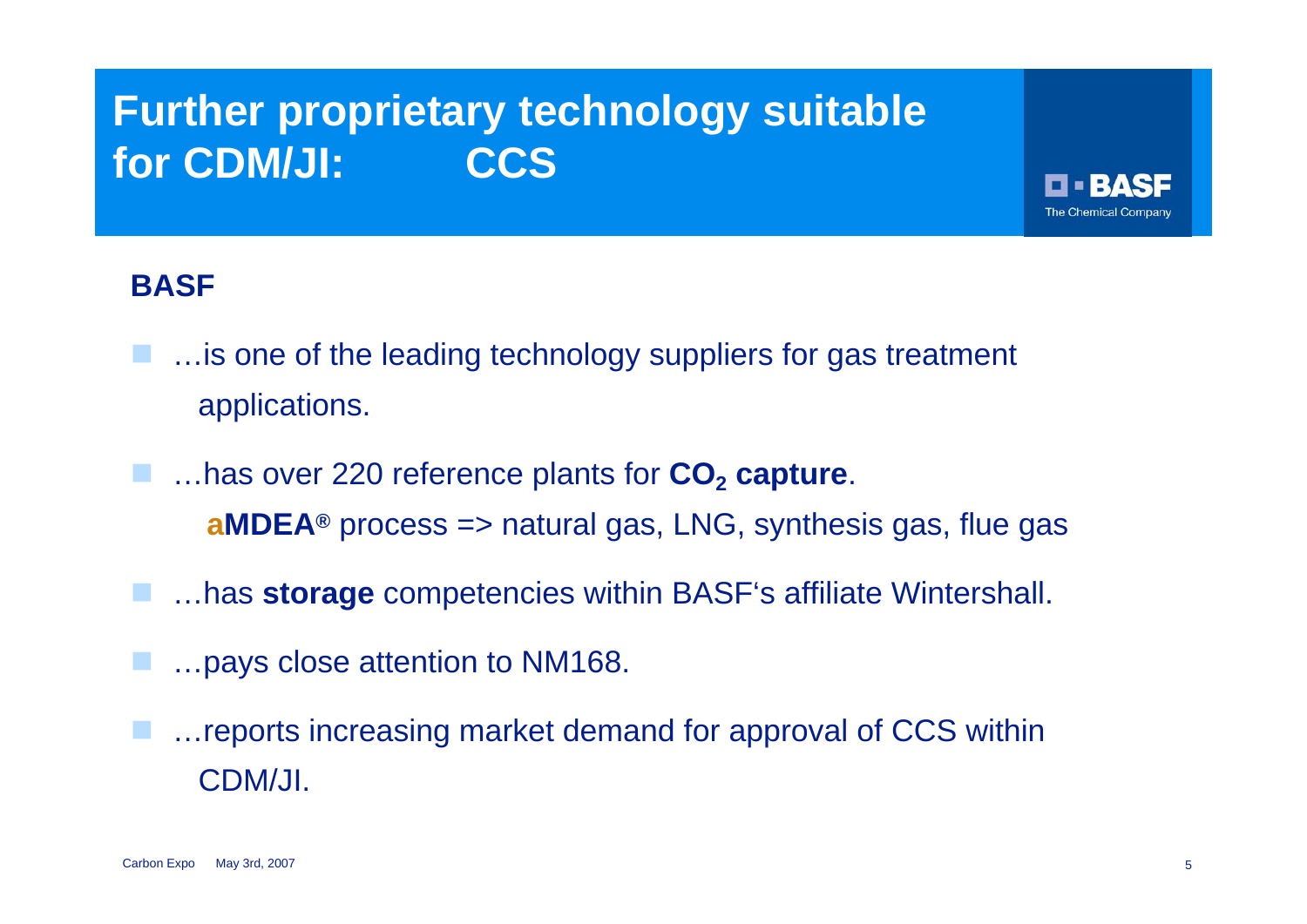## **BASF product families with potential for CDM/JI application**

- building insulation materials
- fuel additives
- oil field chemicals, especially concrete additives *(=> well sealing)*
- plastics in the automotive industry

*Currently no specific CDM/JI project under development.*

…

FFRASE **The Chemical Company**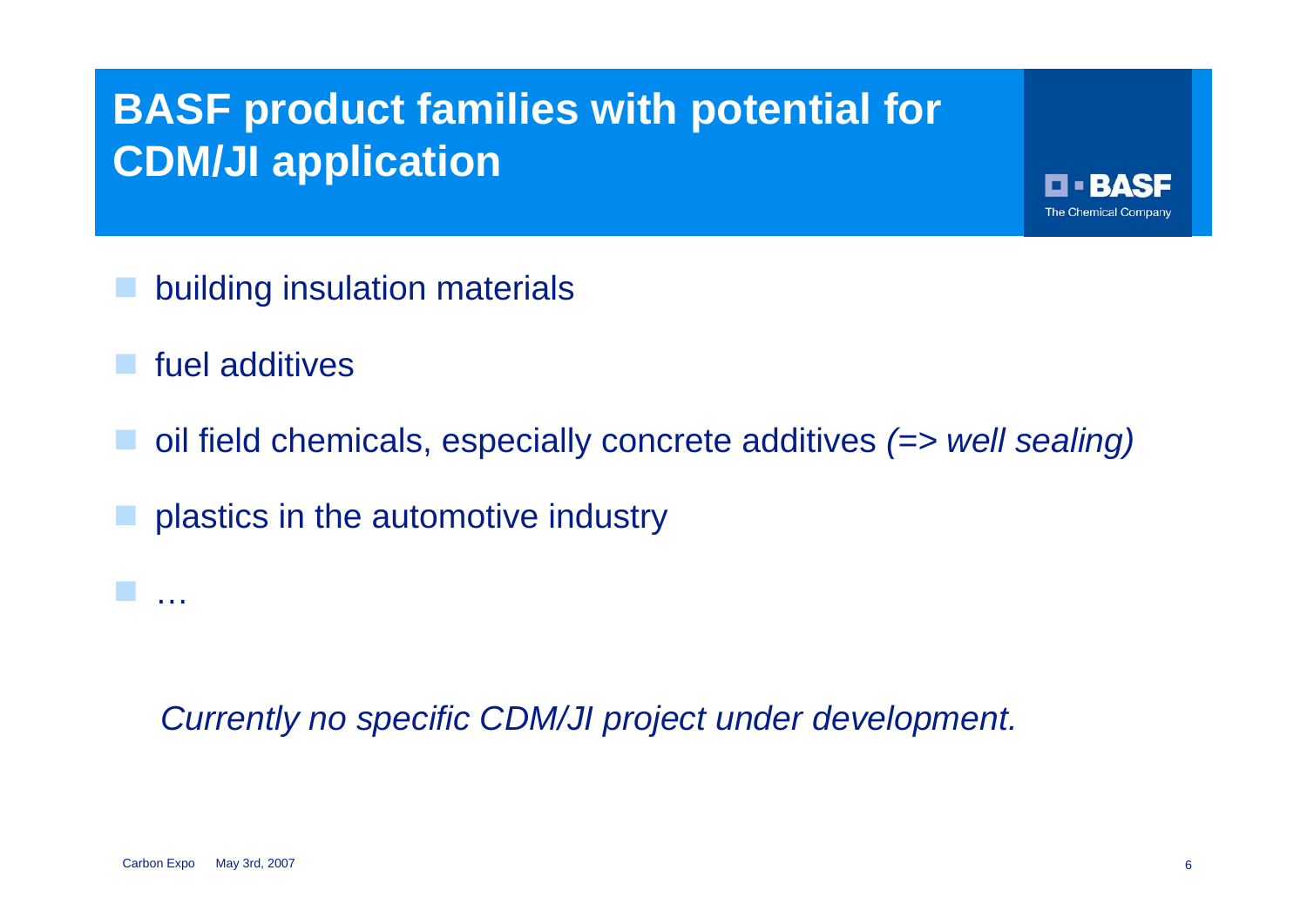## **Experiences from the CDM workshop December 2006 in Beijing**

- BMU organised symposium "CDM in China".
- BASF, Heraeus and SEPA offered workshop on  $N<sub>2</sub>O$  abatement technology.
- perfect opportunity to address the major part of chinese nitric acid manufacturers.
	- appreciation of BMU initiative.
	- **excellent business support** in emerging market!

H RASE **The Chemical Company**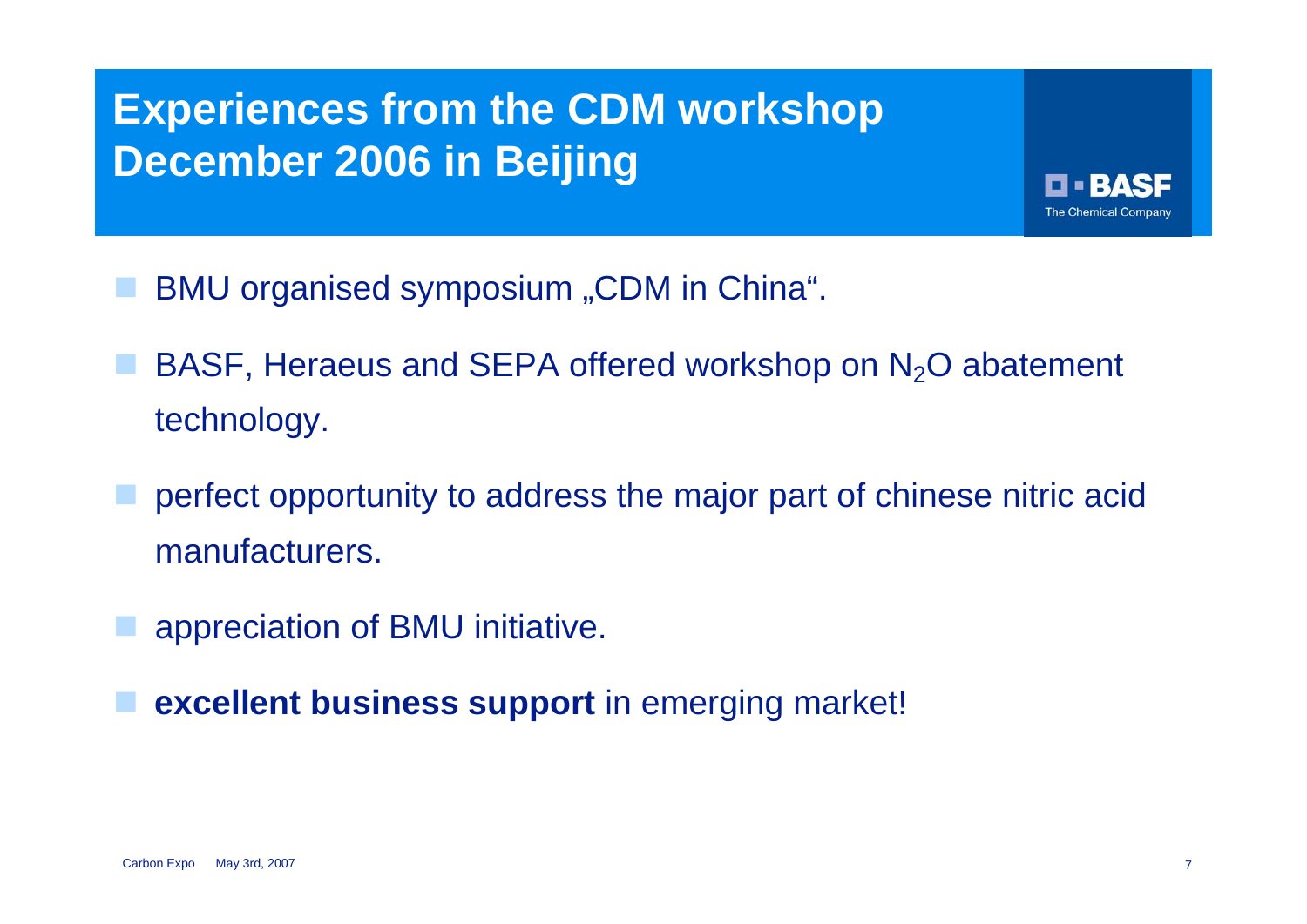#### **Cooperation with BMU / DEHSt - critics & suggestions -**



- **no significant appearance of Germany as direct buyer** of CDM/JI projects
	- direct purchasing program => clear commitment to the public
	- chance to check of own regulations on applicability
- **prevention of JI projects by national guidelines**, like TA-Luft
	- no national plant specific emission guidelines for greenhouse gases, but acceptance of JI projects from plant operators in Germany.
- **no planning reliability for CDM/JI projects after 2012**, although investment projects need longer time frames
	- EU commission / german government should guarantee planning reliability, also in case of a failing post-Kyoto regulation.
	- assure acceptance > 10 years after project start by EU directive or NAP
- **high fees for CDM/JI projects**
	- •=> adjusted to international standards recently (ProMechG)